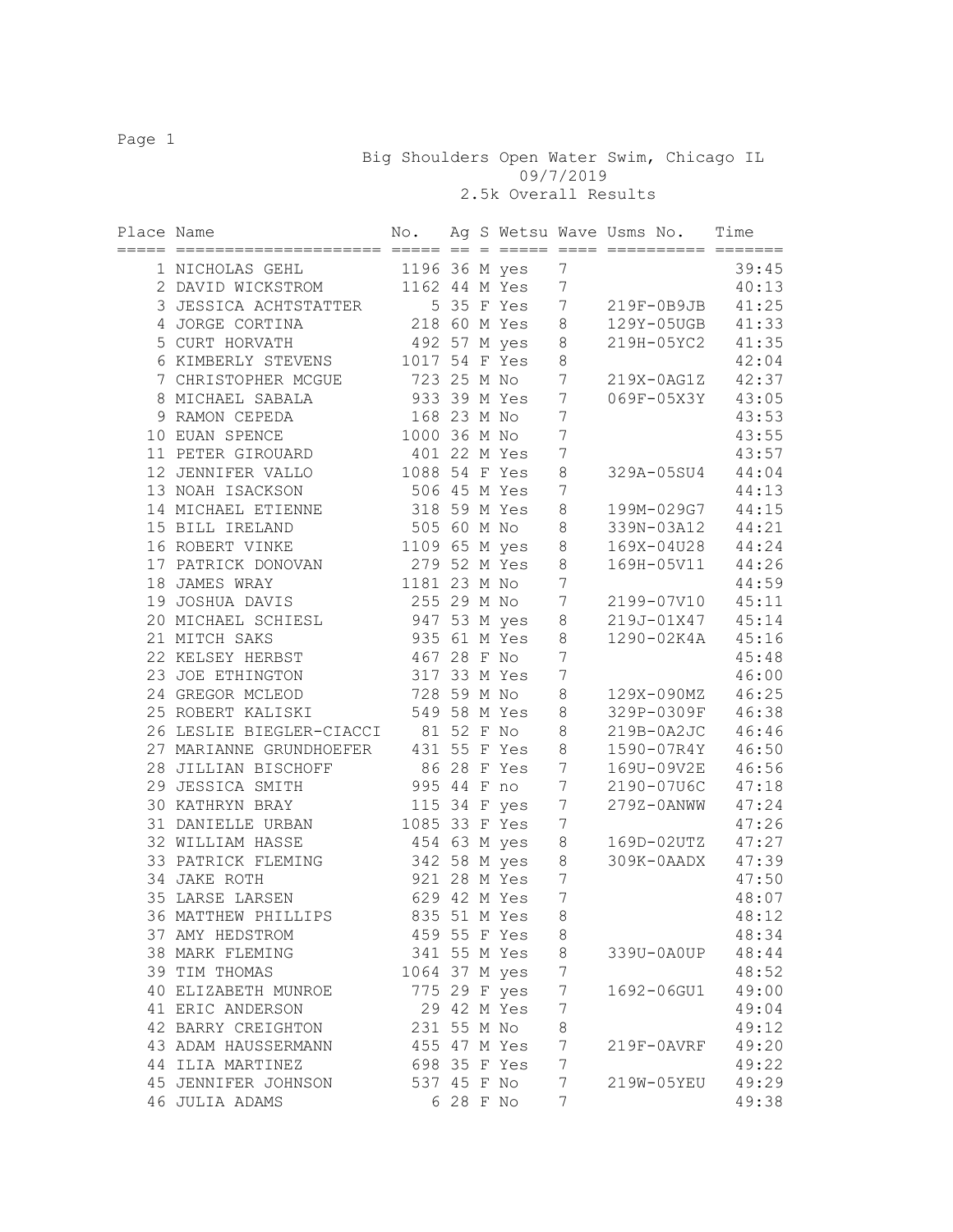| 47 KELLI CLARKSON   | 187 39 F Yes |               |              | 49:38 |
|---------------------|--------------|---------------|--------------|-------|
| 48 TJ WEIGAND       | 1136 47 M No | $\frac{1}{2}$ | 21911-0211WA | 49.49 |
| 49 IGNACIO CORTINA  | 217 48 M Yes |               | 209W-09AY2   | 50.05 |
| 50 BARBARA RANDOLPH | 868 61 F Yes | 8             | 1399-06477   | 50.12 |

|            |                                        |               |  | Big Shoulders Open Water Swim, Chicago IL<br>09/7/2019 |                  |            |            |                  |
|------------|----------------------------------------|---------------|--|--------------------------------------------------------|------------------|------------|------------|------------------|
|            |                                        |               |  | 2.5k Overall Results                                   |                  |            |            |                  |
| Place Name | ==================                     | $=$ == $=$    |  | No. Ag S Wetsu Wave Usms No. Time                      |                  |            |            |                  |
|            | 51 SEBASTIAN GOSZTYLA                  |               |  | 419 30 M yes                                           | 7                | 2194-09PTA |            | 50:15            |
|            | 52 LUCIEN MCROBBIE                     |               |  | 731 29 M Yes                                           | 7                |            |            | 50:15            |
|            | 53 JOHN CONROYD                        |               |  | 211 58 M Yes 8                                         |                  | 2193-02UHM |            | 50:22            |
|            | 54 CHRISTINE STOLLE                    | 1022 43 F No  |  |                                                        | $7\overline{ }$  | 169K-093R1 |            | 50:22            |
|            | 55 JOE CARROLL                         |               |  | 162 68 M No 8                                          |                  | 2190-02WVV |            | 50:28            |
|            | 56 JULIE VANWALSEM                     |               |  | 1096 47 F Yes 7                                        |                  |            | 169D-0A9GZ | 50:28            |
|            | 57 ELLIS ROSENZWEIG                    | 919 45 M Yes  |  |                                                        | $\overline{7}$   |            |            | 50:30            |
|            | 58 CATHERINE MARTINEZ                  | 697 46 F yes  |  |                                                        | $\overline{7}$   |            |            | 50:31            |
|            | 59 KAREN ITURBIDE                      |               |  | 508 41 F Yes                                           | $\boldsymbol{7}$ |            |            | 50:36            |
|            | 60 MARISA BRINKS                       |               |  | 121 45 F Yes                                           | $\overline{7}$   |            |            | 50:50            |
|            | 61 JULIE PETERSON                      |               |  | 831 47 F yes                                           | $7\phantom{.0}$  |            | 169P-09B8T | 50:55            |
|            | 62 TODD MITCHELL                       |               |  | 758 56 M Yes                                           | 8                |            | 339E-05F2X | 51:01            |
|            | 63 RON CHLASTA                         | 176 62 M No   |  |                                                        | $\,8\,$          |            | 159F-021KC | 51:07            |
|            | 64 JENNY BRUNDAGE                      | 131 54 F No   |  |                                                        | 8                |            |            | 51:08            |
|            | 65 TRACY HENDERSHOT                    | 463 53 F Yes  |  |                                                        | 8                |            |            | 179C-01UB7 51:10 |
|            | 66 SUSAN SWEDLER                       | 1044 66 F yes |  |                                                        | 8                |            |            | 2199-02UD7 51:11 |
|            | 67 BOB VEAR                            |               |  | 1099 57 M No                                           | 8                |            |            | 2190-05GP2 51:16 |
|            | 68 THOMAS KENNY                        | 570 31 M No   |  |                                                        | $\overline{7}$   |            |            | 51:36            |
|            | 69 HOWARD SILVERMAN                    | 977 44 M Yes  |  |                                                        | 7                |            |            | 51:47            |
|            | 70 JAIMIE HEWITT                       | 471 35 F Yes  |  |                                                        | $7\phantom{.0}$  |            |            | 51:51            |
|            | 71 MELISSA KOZERSKI 600 40 F yes       |               |  |                                                        | $\overline{7}$   |            |            | 51:52            |
|            | 72 MEGAN SCOTT                         | 955 40 F Yes  |  |                                                        | $\overline{7}$   |            | 219R-8H7R3 | 51:52            |
|            | 73 MARGARET TALEB                      | 1051 57 F Yes |  |                                                        | 8                |            |            | 51:57            |
|            | 74 MARIE GIROUARD                      | 400 42 F Yes  |  |                                                        | $\overline{7}$   |            |            | 339Z-03CNT 51:58 |
|            | 75 DOUGLAS TELLINGHUISEN 1057 74 M yes |               |  |                                                        | 8                |            | 219Z-02UMC | 52:04            |
|            | 76 JENNY BIRMELIN                      | 84 42 F No    |  |                                                        | 7                |            | 199J-0292V | 52:13            |
|            | 77 DANIEL SMITH                        | 993 54 M Yes  |  |                                                        | $\,8\,$          |            |            | 52:19            |
|            | 78 BRIA THOMPSON                       | 1065 42 F No  |  |                                                        | 7                |            | 389E-0B0V5 | 52:19            |
|            | 79 AARON ZANDER                        | 1192 31 M Yes |  |                                                        | 7                |            |            | 52:20            |
|            | 80 HARVEY JOHNSON                      | 535 59 M Yes  |  |                                                        | 8                |            |            | 52:21            |
|            | 81 JILL THARP                          | 1059 26 F No  |  |                                                        | 7                |            |            | 52:26            |
|            | 82 HANNAH MILLER                       | 751 24 F yes  |  |                                                        | 7                |            |            | 52:28            |
|            | 83 TIM DIBADJ                          |               |  | 272 54 M Yes                                           | 8                |            |            | 52:37            |
|            | 84 CARLA GARCIA                        |               |  | 379 46 F Yes                                           | 7                |            |            | 52:39            |
|            | 85 CHRISTINA BODY                      |               |  | 97 48 F Yes                                            | 7                |            |            | 52:55            |
|            | 86 PAUL CUSHMAN                        |               |  | 240 51 M Yes                                           | 8                |            |            | 52:55            |
|            | 87 JEFF MULLARKEY                      |               |  | 772 55 M Yes                                           | 8                |            |            | 52:59            |
|            | 88 BRUCE MCLEOD                        | 727 61 M No   |  |                                                        | 8                |            | 159A-021RU | 53:08            |
|            | 89 NANCY STAINBACK                     | 1007 65 F Yes |  |                                                        | 8                |            | 5096-027HD | 53:25            |
|            | 90 MICHELLE HUMES                      |               |  | 498 48 F yes                                           | 8                |            |            | 53:28            |
|            | 91 KAREN DARLING                       |               |  | 251 44 F Yes                                           | 7                |            | 219N-07HUB | 53:31            |
|            | 92 CHRIS FROHNE                        |               |  | 364 30 M Yes                                           | 7                |            | 219H-1XRUY | 53:35            |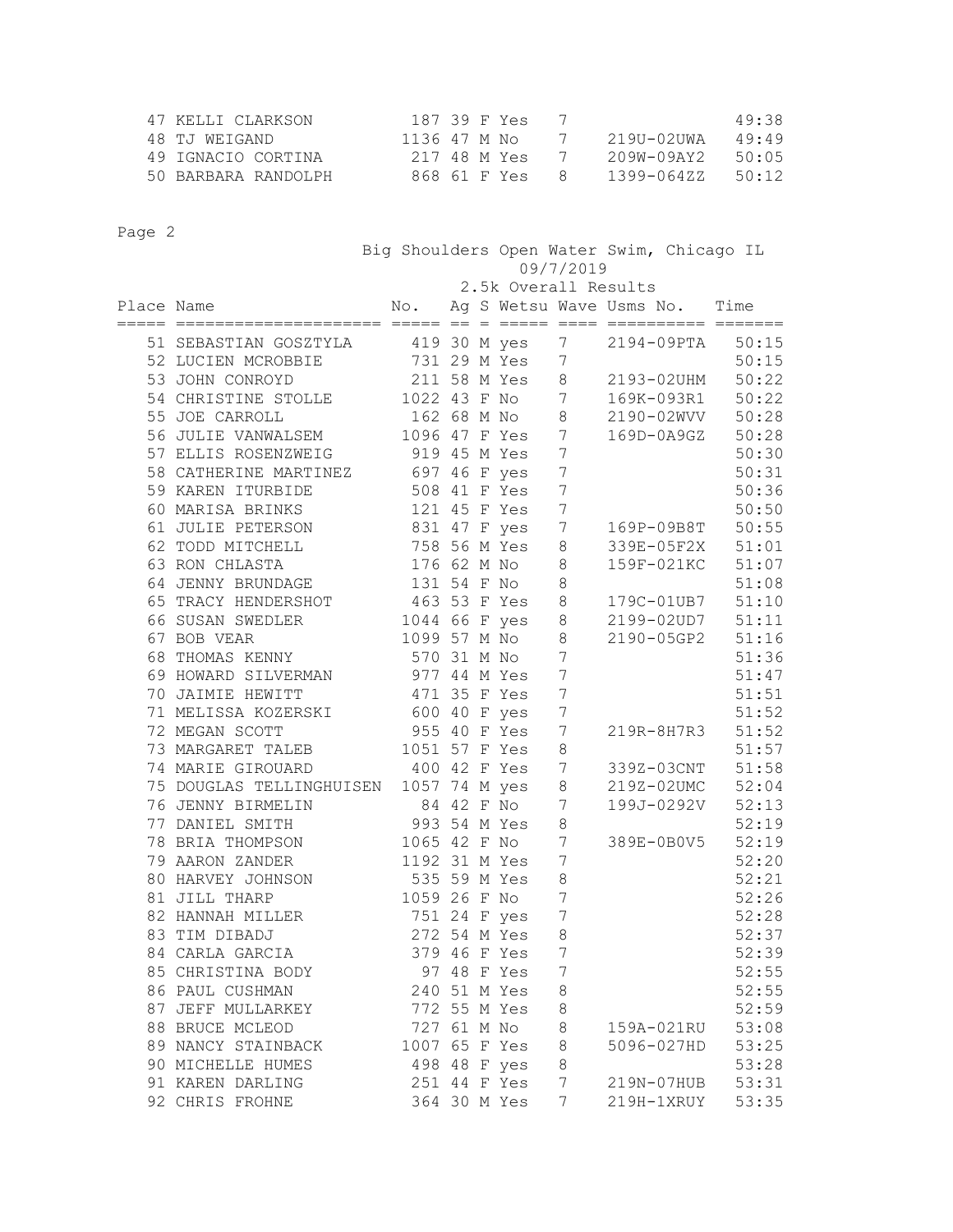| 93 STEPHEN AHLERS    |               |            | 8 63 M yes  | - 8 | 1096-0370V     | 53:40 |
|----------------------|---------------|------------|-------------|-----|----------------|-------|
| 94 HOLDEN BANK       |               |            | 52 59 M yes | 8   | 329G-030XU     | 53:44 |
| 95 JEFFREY CONKLIN   | 208 61 M yes  |            |             | 8   |                | 53:44 |
| 96 CHRISTY THOMAS    | 1062 33 F Yes |            |             |     | $169T - 0AENE$ | 53:46 |
| 97 CHRISTINE SILVA   | 976 62 F No   |            |             | 8   |                | 53:52 |
| 98 MICHAEL WAECHTER  | 1115 51 M Yes |            |             | 8   | 219P-06YRW     | 54:00 |
| 99 STEVEN WERNIKOFF  | 1146 50 M No  |            |             | 8   |                | 54:14 |
| 100 MATTHEW BARRETTE |               | 61 43 M No |             |     |                | 54:25 |

 Big Shoulders Open Water Swim, Chicago IL 09/7/2019 2.5k Overall Results Place Name  $N$ o. Ag S Wetsu Wave Usms No. Time ===== ===================== ===== == = ===== ==== ========== ======= 101 SARAH CADE 146 38 F no 7 54:26 102 ALEXANDRA MIKESELL 747 53 F Yes 8 54:50 103 JOSEPH MAREK 693 69 M Yes 8 54:52 104 BRADLEY KULAT 614 58 M Yes 8 219B-0AU4T 54:53 105 ELIZABETH SELTZER 961 50 F Yes 8 2192-02UH2 54:56 106 DAVID HARACZ 447 58 M Yes 8 55:01 107 MARA RUSSO 926 29 F Yes 7 55:16 108 STEVE GORSKI 417 55 M yes 8 55:27 109 SAUL DELAGE 267 46 M No 7 2196-02UD4 55:34 110 DAVID ORTEGA 813 34 M Yes 7 55:35 111 STEPHANIE YANAGA 1184 37 F No 7 219A-0638Z 55:36 112 EMILY VLASICH 1111 43 F yes 7 55:39 113 ERIC LUESEBRINK 671 52 M Yes 8 55:40 114 ROGER FARLEY 324 55 M Yes 8 55:41 115 ELIZABETH GJERDE 403 44 F Yes 7 219Z-02URF 55:47 116 KATHRYN GARNER 383 59 F No 8 55:49 117 KIM SHEEHAN 969 58 F yes 8 219A-02VE7 55:52 118 TEDD GIROUARD 402 47 M Yes 7 3398-07Z9D 55:53 119 LOUISE LEBOURGEOIS 636 55 F No 8 2198-05GV0 55:56 120 KELLI NIELSON 793 44 F yes 7 169C-0A4DE 55:57 121 DAVID DABERTIN 242 57 M Yes 8 169P-05YF8 56:09 122 DONALD FLEMING 339 57 M No 8 56:13 123 LORI FRIESNER 363 58 F No 8 199R-028SB 56:19 124 JIM CLEMENTI 189 52 M No 8 56:21 125 ANGIE BEHM 72 38 F Yes 7 56:25 126 FREDERICK COLLISON 205 39 M No 7 56:32 127 LANCE SILVERMAN 978 49 M Yes 7 309G-01Z36 56:37 128 SONYA FLEMING 343 22 F No 7 309D-0B9EP 56:38 129 DAVID MCKEON 725 56 M No 8 2190-02X54 56:38 130 CATHERINE BURTON 141 62 F Yes 8 4391-088DR 56:42 131 SUZY JACOBS 512 37 F No 7 56:43 132 KEVIN COLLERAN 203 56 M No 8 5999-01J0C 56:48

 133 CARRIE STRALOW 1023 44 F Yes 7 219W-099B0 56:52 134 WILLIAM HALLMAN 441 23 M No 7 2193-0A3AW 56:59 135 JARED WUNSCH 1183 48 M yes 7 57:01 136 SCOTT STEWART 1018 58 M Yes 8 57:08 137 TERRI GILLETTE 397 42 F No 7 57:09 138 VINCENT SMERALDO 990 27 M No 7 219A-09PF5 57:10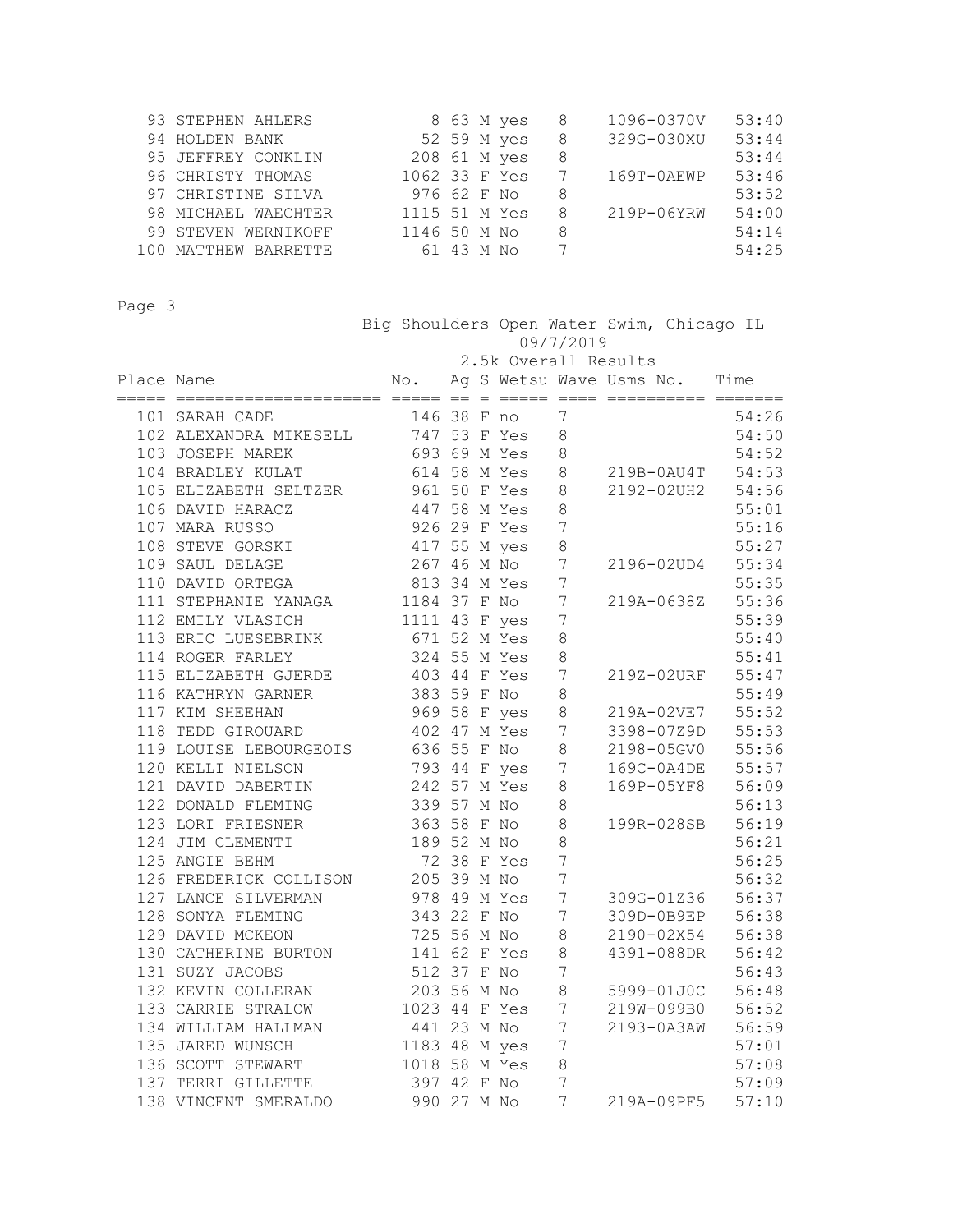| 139 MICHAEL FINCH        |     | 332 45 M Yes  |   | 309R-09G37 | 57:12 |
|--------------------------|-----|---------------|---|------------|-------|
| 140 LUIS FELIPE BIROLINI |     | 85 48 M yes   | 7 |            | 57:16 |
| 141 JMAN ROTH            |     | 922 65 M yes  | 8 |            | 57:20 |
| 142 JUSTIN MERRISS       |     | 742 40 M No   | 7 |            | 57:26 |
| 143 BRADLEY GILCHRIST    |     | 396 56 M Yes  | 8 | 409M-01MHJ | 57:28 |
| 144 PAUL STALTER         |     | 1008 64 M yes | 8 | 219Y-02X5X | 57:28 |
| 145 KRISTIN RICHMOND     |     | 889 33 F Yes  | 7 |            | 57:32 |
| 146 BRYAN LILLY          |     | 651 63 M Yes  | 8 | 169U-062ZH | 57:34 |
| 147 LAUREN DEPASOUALE    |     | 268 28 F Yes  | 7 |            | 57:38 |
| 148 RAY WICKLANDER       |     | 1161 41 M Yes | 7 |            | 57:52 |
| 149 MICHAEL MARX         |     | 701 39 M No   | 7 |            | 57:54 |
| 150 FRANCISCO CAMACHO    | 148 | 49 M Yes      |   | 219V-086U1 | 58:06 |

 Big Shoulders Open Water Swim, Chicago IL 09/7/2019 2.5k Overall Results Place Name No. Ag S Wetsu Wave Usms No. Time ===== ===================== ===== == = ===== ==== ========== ======= 151 TOM PALCZYNSKI 820 25 M Yes 7 58:21<br>152 HEIDI MORGAN 765 47 F Yes 7 58:21 152 HEIDI MORGAN 765 47 F Yes 7 58:21 153 ALISON VETTER 1103 37 F Yes 7 58:22 154 AMANDA WALTON 1127 41 F yes 7 58:31 155 KATHLEEN GRATIAS 422 51 F Yes 8 3294-07THP 58:32 156 KATHRYN HENKE 464 52 F Yes 8 58:41 157 ALEX LEVY 644 40 M Yes 7 58:44 158 LISA RATTI 873 58 F Yes 8 58:51 159 NANCY OTT 817 54 F No 8 119H-01JJP 59:13 160 KATELYN BRYLL 132 34 F No 7 219D-09M8M 59:25 161 EDWARD DOLEZAL 278 62 M yes 8 219U-EYEDR 59:30 162 MICHELLE STROUD 1031 53 F Yes 8 2193-0AVSK 59:34 163 TROY SCHNEIDER 948 23 M Yes 7 59:40 163 TROY SCHNEIDER 948 23 M Yes 7 59:40<br>164 VINCENT CORVARI 219 55 M Yes 8 1697-06EH0 59:47 165 JOHN GRAHAM 421 74 M Yes 8 419K-01W6E 59:52 166 CATHY GEMBARA 390 31 F Yes 7 1:00:00 167 TREVOR NICHOLAS 792 33 M No 7 219K-07J8X 1:00:32 168 MARY OTT 816 51 F No 8 169D-03KM1 1:00:39 169 AMY REMPALSKI 881 41 F Yes 7 1:00:46 170 STEPHANIE WEILAND 1137 27 F No 7 219P-0B313 1:00:50 171 BETH SCHERER 946 60 F Yes 8 219G-087JK 1:00:51 172 HOLLY KOBELT 588 39 F Yes 7 1:00:51 172 HOLLY KOBELT 588 39 F Yes 7 1:00:51<br>173 PHILLIP BELL 73 48 M No 7 169C-09AV6 1:00:58<br>174 STEVEN WOOD 1176 48 M Yes 7 1:01:12 174 STEVEN WOOD 1176 48 M Yes 7 1:01:12 175 NILESH RAJADHYAX 864 43 M Yes 7 219N-0A434 1:01:12 176 DEBBIE GORTOWSKI 418 63 F No 8 2198-02UNY 1:01:27 177 LINDA COADY 193 58 F Yes 8 219D-02VFX 1:01:44 178 TONI KORDELL 596 55 F No 8 1:01:48 179 RYAN JASTRZAB 521 43 M No 7 1:01:51 180 LUKE MIGALLA 746 57 M No 8 219V-06E1F 1:01:52 181 JOANNA RANGEL 871 22 F yes 7 1:01:54 182 MARK BOBBIN 96 59 M No 8 409Z-086MG 1:01:54 183 MARY LAWLER 633 63 F No 8 219B-097PV 1:01:55 184 IAN ROSE 918 39 M No 7 219E-0B9H8 1:02:00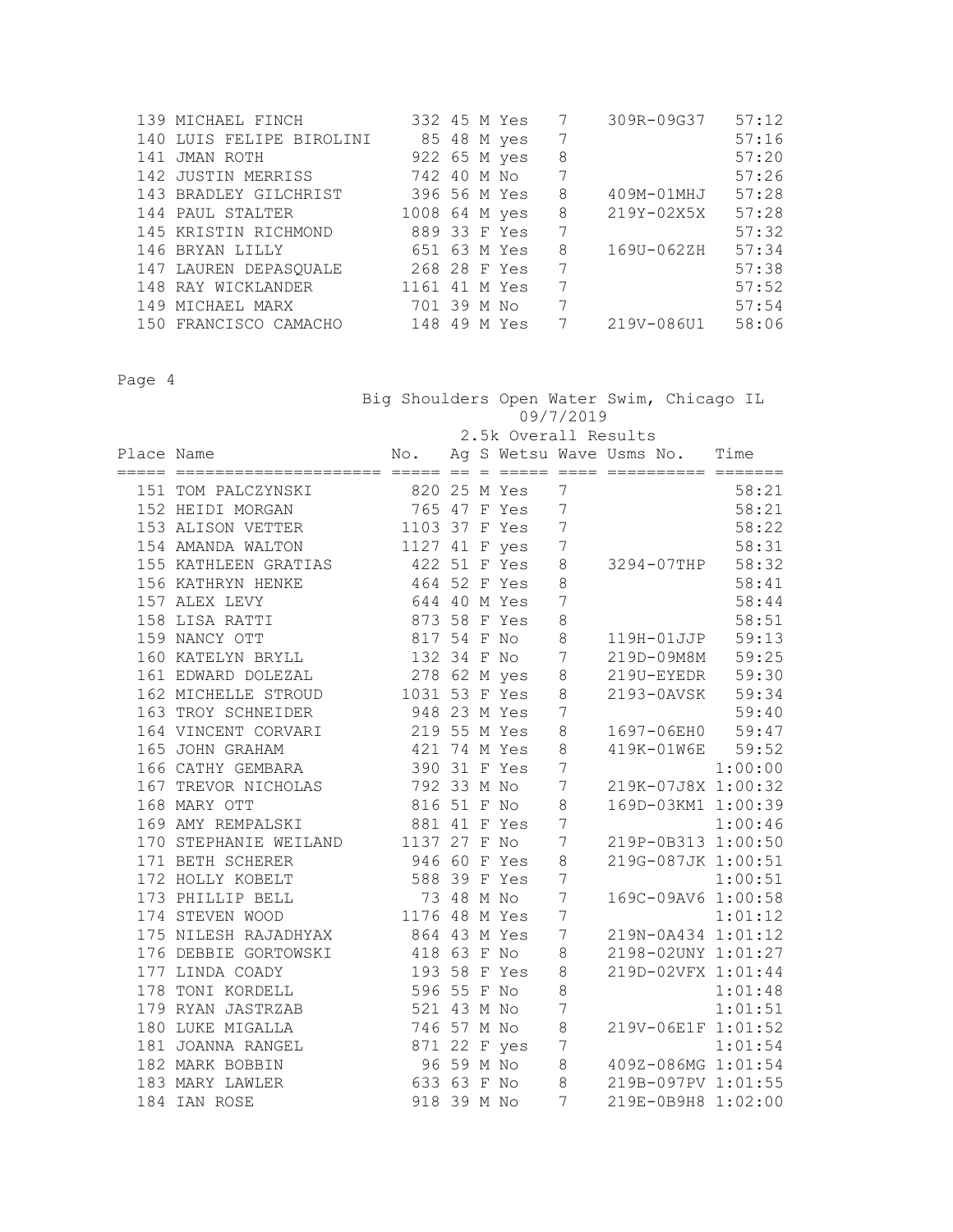|     | 185 JIM COFFING           | 196 57 M No  |  |          | 8       |                    | 1:02:07 |
|-----|---------------------------|--------------|--|----------|---------|--------------------|---------|
|     | 186 JENNIFER RISEN        | 892 40 F No  |  |          | 7       |                    | 1:02:07 |
|     | 187 PATRICK BROWN         | 128 47 M No  |  |          | 7       |                    | 1:02:14 |
|     | 188 HEATHER SAYLOR        | 942 53 F No  |  |          | 8       | 2198-02V6F 1:02:23 |         |
|     | 189 DRIES KIMPE           | 578 38 M Yes |  |          | 7       |                    | 1:02:25 |
|     | 190 LAURIE KAGUNI         | 548 67 F yes |  |          | $\,8\,$ | 4494-0296K 1:02:45 |         |
|     | 191 JEFF ALBIN            | 13 52 M No   |  |          | 8       |                    | 1:02:52 |
|     | 192 DAVID ANDERSON        | 28 57 M yes  |  |          | 8       | 219W-02UU6 1:03:02 |         |
|     | 193 DOUG BAILEY           | 47 51 M Yes  |  |          | $\,8\,$ |                    | 1:03:09 |
|     | 194 NANCY LEE             | 638 60 F Yes |  |          | 8       | 2199-09WBA 1:03:15 |         |
|     | 195 JOHN CULLINANE        | 235 58 M Yes |  |          | 8       | 2196-0A6DG 1:03:18 |         |
|     | 196 KAILASH RAMASWAMY KRI | 865 27 M Yes |  |          | 7       |                    | 1:03:21 |
|     | 197 CAITRIONA KEHILY      | 561 32 F No  |  |          | 7       |                    | 1:03:23 |
|     | 198 SANDRA MCBRIDE        | 712 52 F yes |  |          | 8       | 1395-0233D 1:03:29 |         |
|     | 199 VANESSA SUMMER        | 1040         |  | 41 F Yes | 7       |                    | 1:03:30 |
| 200 | WILLIAM FLEMING           | 344 84 M Yes |  |          | 8       | 3395-RGKVW 1:03:36 |         |

|            |                                                                                                         |                                   |  |                      |                 | Big Shoulders Open Water Swim, Chicago IL |         |
|------------|---------------------------------------------------------------------------------------------------------|-----------------------------------|--|----------------------|-----------------|-------------------------------------------|---------|
|            |                                                                                                         |                                   |  |                      | 09/7/2019       |                                           |         |
|            |                                                                                                         |                                   |  | 2.5k Overall Results |                 |                                           |         |
| Place Name |                                                                                                         |                                   |  |                      |                 | No. Ag S Wetsu Wave Usms No. Time         |         |
|            |                                                                                                         |                                   |  |                      |                 |                                           |         |
|            | 201 DANIEL REHARD 879 30 M Yes 7<br>202 DIANN BAUER 67 61 F yes 8<br>203 ANITA HALVORSEN 442 50 F Yes 8 |                                   |  |                      |                 |                                           | 1:03:37 |
|            |                                                                                                         |                                   |  |                      |                 | 67 61 F yes 8 229S-05U1Y 1:04:07          |         |
|            |                                                                                                         |                                   |  |                      |                 |                                           | 1:04:22 |
|            | 204 SARAH ABU-TALEB 4 24 F Yes 7<br>205 ANDREA STRENING 1028 48 F Yes 7                                 |                                   |  |                      |                 |                                           | 1:04:24 |
|            |                                                                                                         |                                   |  |                      |                 |                                           | 1:04:40 |
|            | 593 66 M yes<br>206 JOHN KOLTON                                                                         |                                   |  |                      | $\,8\,$         |                                           | 1:04:46 |
|            | 207 MIRANDA MEYER 744 30 F Yes                                                                          |                                   |  |                      | $\overline{7}$  |                                           | 1:04:49 |
|            | 208 AMY ALLEGRETTI 16 45 F yes                                                                          |                                   |  |                      | $\overline{7}$  |                                           | 1:05:14 |
|            | 208 AMI ADDESNEITH<br>209 VICTOR VANEK 1094 52 M No<br>210 MARTHA ERICKSON 315 68 F No                  |                                   |  |                      | $7\phantom{.0}$ |                                           | 1:05:28 |
|            |                                                                                                         |                                   |  |                      | $8\,$           | 159C-GG0F3 1:05:32                        |         |
|            | 211 SHANNON KEITH                                                                                       | 563 44 F No                       |  |                      | $7\phantom{.0}$ |                                           | 1:05:45 |
|            | 212 MICHELLE GAGNARD 373 59 F Yes                                                                       |                                   |  |                      | 8               | 2191-09PUT 1:05:47                        |         |
|            | 213 SUZANNE ANDERS                                                                                      | 26 46 F Yes                       |  |                      | 4               |                                           | 1:05:58 |
|            | 214 JENNIFER CLAYPOOL 188 36 F Yes                                                                      |                                   |  |                      | $\overline{7}$  |                                           | 1:06:06 |
|            | 215 SAMANTHA DUWE                                                                                       | 297 40 F Yes                      |  |                      |                 | 7 329V-KUNJ5 1:06:21                      |         |
|            | 216 SUSAN BOVA                                                                                          |                                   |  | 108 63 F Yes         |                 | 8 219R-02WDX 1:06:31                      |         |
|            | 217 SUZANNE MAJEWSKI 688 53 F yes                                                                       |                                   |  |                      | 8               | 109G-0373F 1:06:41                        |         |
|            | 218 BARBARA SHUFELDT                                                                                    | 974 62 F yes                      |  |                      | 8               | 2194-02V59 1:06:49                        |         |
|            | 219 SARAH GLITTO                                                                                        |                                   |  | 408 34 F Yes         | $7\overline{ }$ | 219S-0AVT0 1:07:04                        |         |
|            | 220 STEPHANIE JONES 544 54 F Yes                                                                        |                                   |  |                      | 8               |                                           | 1:07:38 |
|            | 221 KAREN KORTELING 598 55 F yes                                                                        |                                   |  |                      | 8               | 219T-0709T 1:07:43                        |         |
|            | 222 MONICA KORELL                                                                                       | 597 48 F Yes                      |  |                      | $\overline{7}$  |                                           | 1:07:50 |
|            | 223 ELIZABETH LOCKWOOD 658 57 F No                                                                      |                                   |  |                      | 8               | 219J-06Z7F 1:07:52                        |         |
|            | 224 KIMBERLY VAUGHN 1098 39 F Yes                                                                       |                                   |  |                      | $7\phantom{.0}$ | 199N-SK0SH 1:08:03                        |         |
|            | 225 DANIEL DOOHER                                                                                       |                                   |  |                      | 8               | 109P-037Y2 1:08:09                        |         |
|            | 226 DON RILEY                                                                                           | "<br>280 59 M Yes<br>891 49 M Yes |  |                      | $\overline{7}$  |                                           | 1:08:36 |
|            | 220 DON NILLI<br>227 SUZANNA STELLER 1014 50 F Yes                                                      |                                   |  |                      | 8               |                                           | 1:08:36 |
|            | 228 JOHN HOPKINS                                                                                        | 488 46 M Yes                      |  |                      | 7               |                                           | 1:08:36 |
|            | 229 DANIEL BURKE                                                                                        | 139 50 M Yes                      |  |                      | 8               |                                           | 1:08:45 |
|            | 230 MARGARET WOHLFROM 1174 46 F Yes                                                                     |                                   |  |                      | 7               |                                           | 1:09:04 |
|            |                                                                                                         |                                   |  |                      |                 |                                           |         |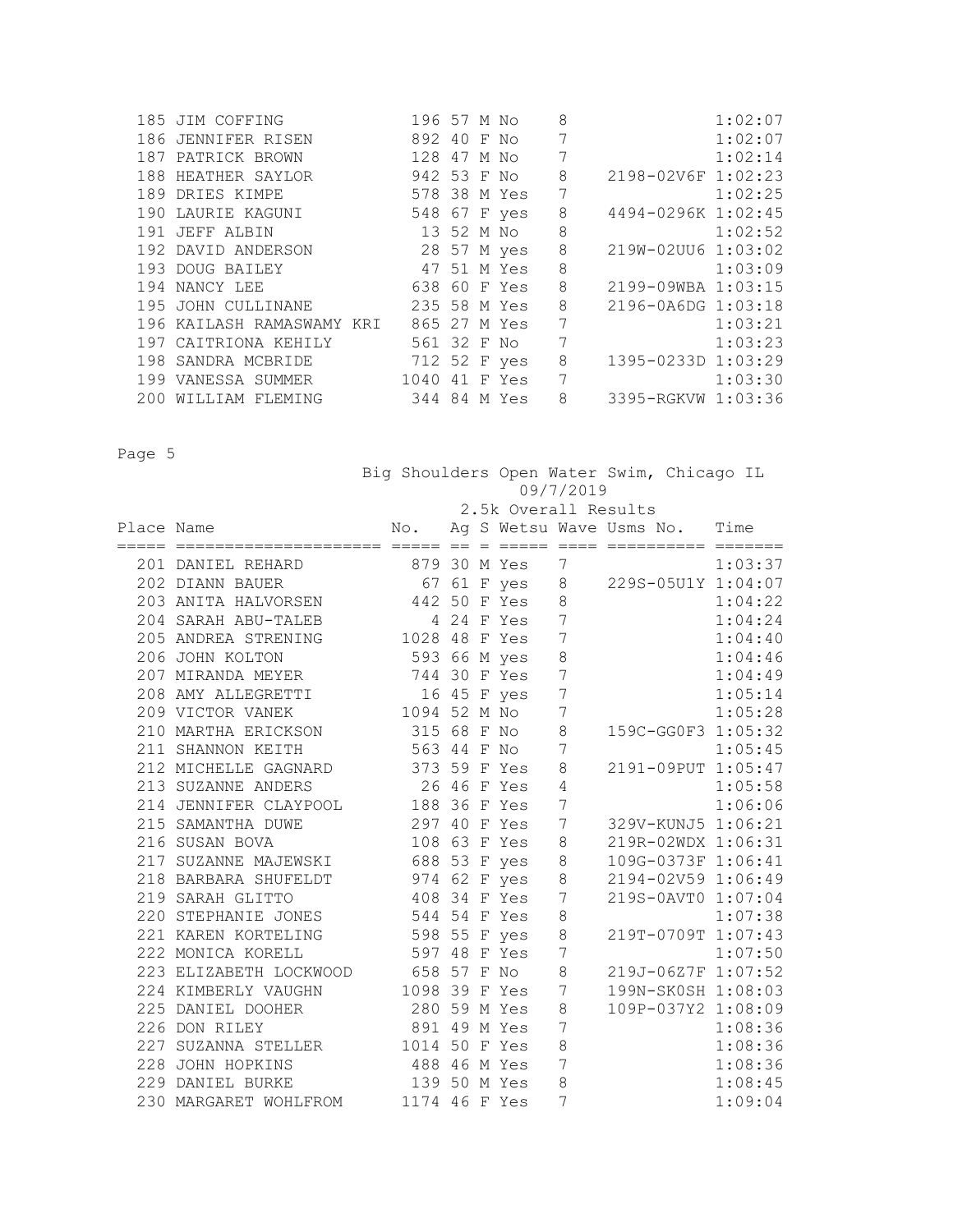|     | 231 MARK HARRIS                    | 450 59 M no   |            |              | 8 | 2195-0B9CB 1:09:14 |         |
|-----|------------------------------------|---------------|------------|--------------|---|--------------------|---------|
|     | 232 ANDREA BRANDS                  | 113 56 F Yes  |            |              | 8 | 2191-09MKJ 1:09:39 |         |
|     | 501<br>233 GENE HWANG              |               |            | 70 M Yes     | 8 | 1691-06PEG 1:09:52 |         |
|     | 234 IVAN IVANOV                    | 509 46 M No   |            |              | 7 |                    | 1:09:53 |
|     | 235 MARISSA FILIPPO                | 330 41 F No   |            |              | 7 | 219E-07EVU 1:10:17 |         |
|     | 236 MARY KALISZAK                  | 550 55 F No   |            |              | 8 |                    | 1:10:17 |
|     | 237 ANNA BUFORD                    | 136 38 F Yes  |            |              | 7 |                    | 1:10:21 |
|     | 238 BENJAMIN DUFFY                 | 294 46 M Yes  |            |              | 8 |                    | 1:10:33 |
|     | 239 SARA BYERLY                    |               |            | 145 43 F Yes | 7 | 2196-0B989 1:10:50 |         |
|     | 240 MARY KINCER                    | 580 28 F Yes  |            |              | 7 |                    | 1:10:56 |
|     | 241 HOLLY GILSON                   | 398 52 F Yes  |            |              | 8 | 2194-0AVHX 1:11:24 |         |
|     | 242 ALEXIS COGSWELL                | 197 37 F Yes  |            |              | 7 |                    | 1:11:29 |
|     | 243 MOLLIE BENEDICT                |               |            | 75 48 F Yes  | 7 |                    | 1:11:41 |
|     | 244 JANET WHALEN                   | 1149 49 F Yes |            |              | 7 |                    | 1:11:47 |
|     | 245 KALEIGH SUDDARTH 1035 30 F Yes |               |            |              | 7 | 219S-0B9GT 1:11:47 |         |
|     | 246 MELISSA ASHER                  | 40 36 F Yes   |            |              | 7 |                    | 1:11:52 |
|     | 247 MARILYN KULAK                  | 613 63 F yes  |            |              | 8 | 2198-02WB2 1:12:25 |         |
|     | 248 EMILY EASTERLY                 | 302 39 F Yes  |            |              | 7 |                    | 1:12:30 |
| 249 | JOHN DOPPELHAMMER 281              |               |            | 41 M Yes     | 7 |                    | 1:12:31 |
|     | 250 ROBIN BLANK                    |               | 87 52 F No |              | 8 |                    | 1:12:52 |

|            |                                      |               |  | Big Shoulders Open Water Swim, Chicago IL<br>09/7/2019 |                 |                                   |  |                    |  |
|------------|--------------------------------------|---------------|--|--------------------------------------------------------|-----------------|-----------------------------------|--|--------------------|--|
|            |                                      |               |  | 2.5k Overall Results                                   |                 |                                   |  |                    |  |
| Place Name |                                      |               |  |                                                        |                 | No. Ag S Wetsu Wave Usms No. Time |  |                    |  |
|            | 251 COURTNEY TEDROWE 1056 49 M No    |               |  |                                                        | 7               |                                   |  | 1:13:00            |  |
|            | 252 MATT FRANZ                       | 356 29 M yes  |  |                                                        | 7               |                                   |  | 1:13:16            |  |
|            | 253 EMILY BLUMENTHAL                 |               |  | 93 28 F yes                                            | 7               |                                   |  | 1:13:30            |  |
|            | 254 LISA WILLIAMS                    | 1167 56 F Yes |  |                                                        | 8               |                                   |  | 1:13:41            |  |
|            | 255 MATTHEW VITACCO                  | 1110 28 M yes |  |                                                        | $7\phantom{.0}$ |                                   |  | 1:13:43            |  |
|            | 256 ALEXIA KOELLING 591 43 F No      |               |  |                                                        | 7               |                                   |  | 1:13:56            |  |
|            | 257 PATRICIA CUPURO                  | 238 53 F Yes  |  |                                                        | 8               |                                   |  | 1:14:22            |  |
|            | 258 BRIDGET SHIELDS                  | 971 33 F Yes  |  |                                                        | 7               |                                   |  | 1:14:28            |  |
|            | 259 AMY STEWART SMITH 1019 42 F Yes  |               |  |                                                        | 7               |                                   |  | 1:14:39            |  |
|            | 260 WILLIAM COOPER                   | 215 64 M Yes  |  |                                                        | 8               |                                   |  | 1896-0B9HM 1:16:02 |  |
|            | 261 MEGAN HERSHEY                    | 470 40 F No   |  |                                                        | 7               |                                   |  | 1:16:04            |  |
|            | 262 CARRIE MEADE                     | 733 49 F Yes  |  |                                                        | 7               |                                   |  | 1:16:07            |  |
|            | 263 DEANNA PRICE                     | 854 30 F No   |  |                                                        | 7               |                                   |  | 1:16:32            |  |
|            | 264 ADAM HALL                        | 439 34 M No   |  |                                                        | 7               |                                   |  | 1:17:45            |  |
|            | 265 JAMES BOYLE                      | 110 54 M Yes  |  |                                                        | 8               |                                   |  | 1:17:47            |  |
|            | 266 TIMOTHY LOEFFLER 661 33 M No     |               |  |                                                        | $\overline{2}$  |                                   |  | 1:17:59            |  |
|            | 267 ANDREA BOUR PLANT                | 107 53 F Yes  |  |                                                        | 5               |                                   |  | 1796-0ARXZ 1:18:20 |  |
|            | 268 TRICIA KENNEDY                   | 567 42 F Yes  |  |                                                        | 7               |                                   |  | 1:18:53            |  |
|            | 269 CALVIN THOMAS                    | 1061 72 M Yes |  |                                                        | 8               |                                   |  | 259F-04E2S 1:19:40 |  |
|            | 270 DORY RAND                        | 866 62 F No   |  |                                                        | 8               |                                   |  | 1:21:12            |  |
|            | 271 LISA RUTH KRUEGER 608 46 F Yes   |               |  |                                                        | 7               |                                   |  | 1:21:17            |  |
|            | 272 ROBERT TUCKER                    | 1079 66 M Yes |  |                                                        | 8               |                                   |  | 1:21:24            |  |
|            | 273 MARGARET MARY BUTLER 144 59 F No |               |  |                                                        | 8               |                                   |  | 1:21:40            |  |
|            | 274 STEVEN KINEMAN                   | 581 60 M yes  |  |                                                        | $\,8\,$         |                                   |  | 1990-069KV 1:22:30 |  |
|            | 275 JOHN PUGH                        | 856 63 M No   |  |                                                        | 8               |                                   |  | 109X-03985 1:22:51 |  |
|            | 276 LISA ANGEL                       |               |  | 34 51 F Yes                                            | 8               |                                   |  | 1:23:01            |  |